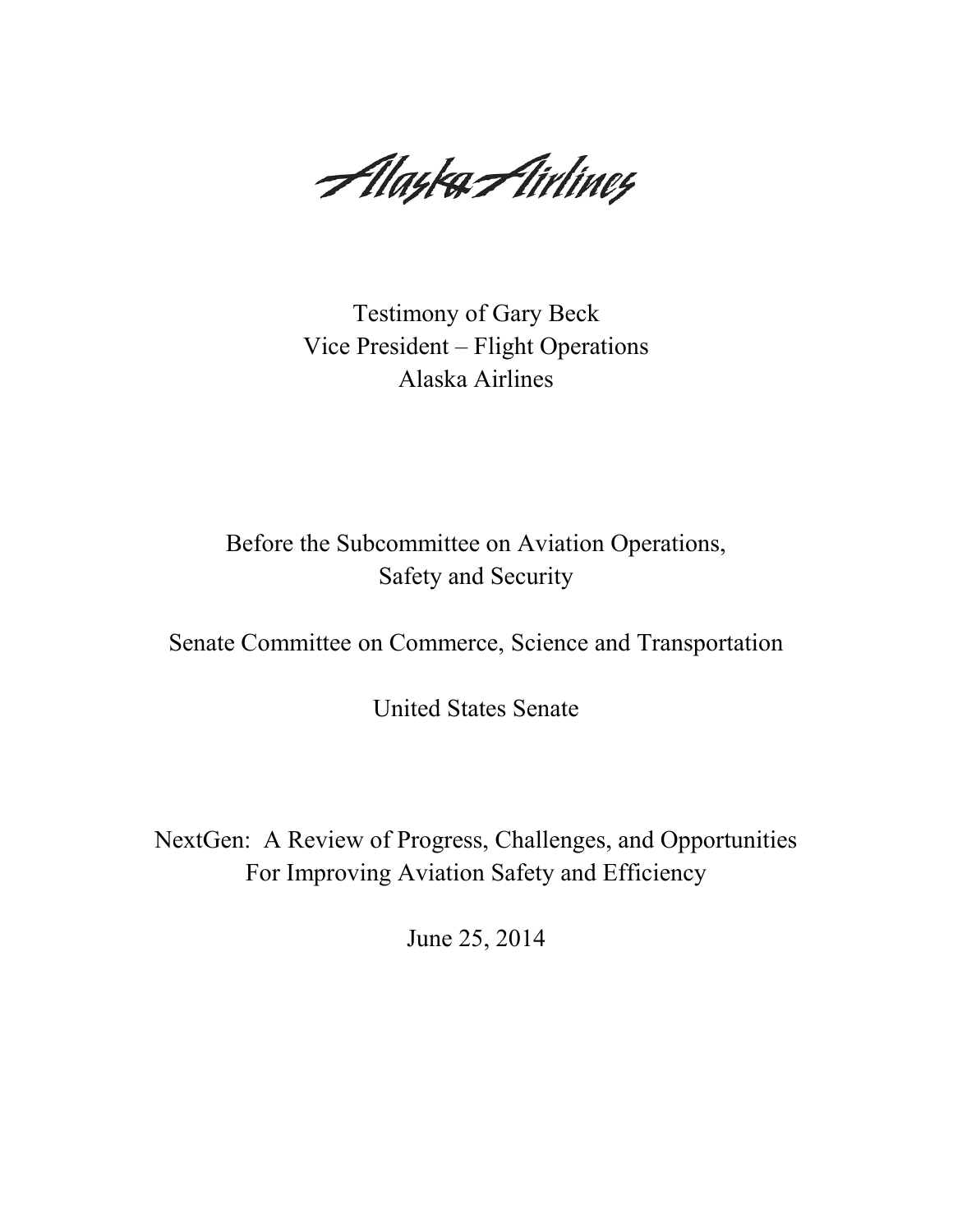Chairwoman Cantwell, Ranking Member Ayotte, and members of the Subcommittee:

My name is Gary Beck and I am the vice president of Flight Operations for Alaska Airlines. It is my pleasure to testify today on behalf of Alaska Airlines on the safety, impact and efficacy of NextGen programs, specifically the Greener Skies initiative. In addition to my role at Alaska Airlines, I also serve as the co-chair of the NextGen Implementation Working Group focused on expanding the use of Performance-Based Navigation across the country, and I am on the subcommittee of the NextGen Advisory Committee. I submit today's testimony in my Alaska Airlines capacity.

## **I. Background on the Greener Skies Initiative**

Greener Skies began in 2008 as a partnership between Alaska Airlines, The Boeing Company, and the Port of Seattle. Our goal was to improve the efficiency of flights landing at SeaTac airport, thereby reducing fuel usage, carbon emissions and noise pollution. Greener Skies is the evolution of a long-term initiative at Alaska to use Required Navigation Performance (RNP) technology to improve safety, enhance sustainability and decrease the environmental impact of our flight operations.

Alaska has long been a pioneer in integrating RNP technologies into our operations. Our work in this area can be traced back to the mid-1990s when we used RNP-guided flight paths to direct our aircraft operating out of the Juneau airport, a location known for its bad weather and mountainous terrain. The challenges posed by the Juneau environment spurred our entrance into this space, leading Alaska to invest early in innovative technologies that could help us more reliably and safely serve communities throughout the state of Alaska. In so doing, our corporate leaders took a risk in being the first major U.S. air carrier to invest in RNP, an unproven technology at that time. That risk was certainly worth taking, and because of that early work Alaska is further along than any other airline in using these technologies to benefit our customers and partners.

From its inception at the Juneau airport, we have taken RNP technologies to the next level with the Greener Skies initiative. In 2010 the FAA, with whom we have a long history of successful collaboration, declared our project in Seattle a NextGen initiative. The primary objective of the project was to study the feasibility of two instrument approach streams to parallel dependent runways (runways separated by 2,500 to 4,300 feet) with:

- one aircraft arriving on a straight-in flight approach,
- an adjacent aircraft arriving on a curved path to a parallel runway,
- and both considered "established" on the approach, with at least one of the aircraft using NextGen guidance technology.

Today, aircraft must be separated by 1,000 feet vertically or three nautical miles laterally until they are "established" on straight-in final segments to dependent parallel runways. One of the key goals of NextGen is to implement rule changes that allow aircraft to be established on both curved and straight-in paths, allowing for reduced separation between the aircraft of just 1.5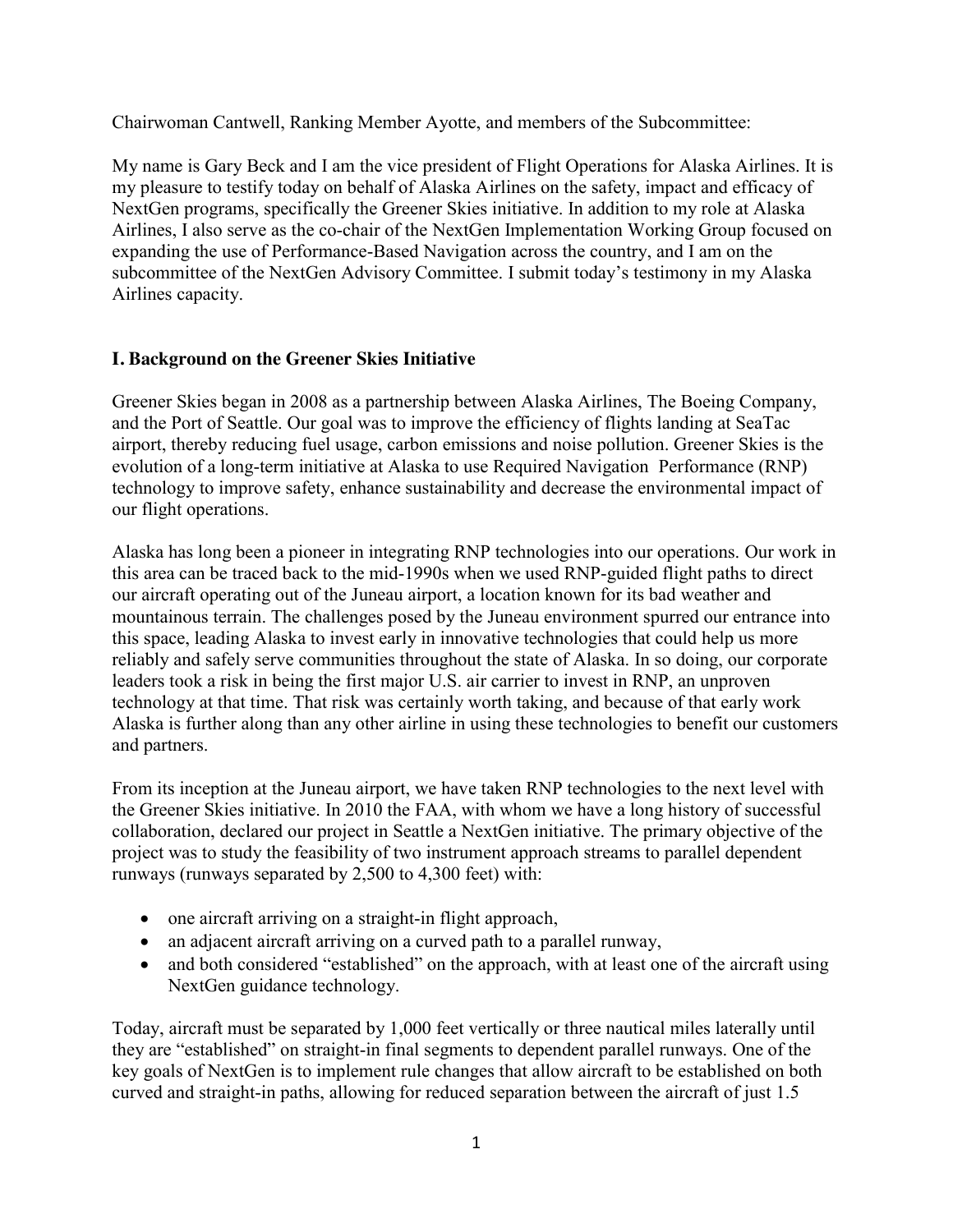nautical miles diagonally. The key benefit of reduced separation is increased airspace efficiency. Thirteen airports in the National Airspace System (NAS) would benefit from this rule change.

The initial phase of the Greener Skies initiative was to develop and implement two Area Navigation (RNAV) arrivals and six RNP approaches. In navigational parlance, arrivals are published flight procedures that take the aircraft from its cruising altitude to a much lower altitude, typically a few thousand feet, in the airport vicinity. Approaches are procedures that take the aircraft from that position all the way to the runway. The primary benefit of the NextGen procedures is that they allow the aircraft to make a continuous decent rather than requiring it to level off intermittently. A helpful analogy is that NextGen arrivals are akin to the plane sliding down the banister rather than taking the stairs.

In the summer of 2013, after several years of exhaustive trials, training, safety assessments and FAA airspace negotiations, we were able to publish and implement the two arrival procedures outlined in phase one of Greener Skies (HAWKZ and MARNR). We overcame some initial challenges and at the end of August, with support of the FAA, all qualified and equipped aircraft and airlines arriving in Seattle from the north, south, and west began using the NextGen arrival procedures. This success continues today.

We are currently in phase two of Greener Skies, and our objective is to obtain a waiver to the Air Traffic Control Handbook that would allow the implementation of the "Established on RNP" procedure. This mechanism will allow for the reduced separation of 1.5 miles between approaching aircraft, and for those aircraft to approach on both straight-in and curved paths. This reduction in separation is a key factor in reaping the full benefits of the Greener Skies initiative.

## **II. Benefits of Greener Skies**

We have seen significant positive impacts from the implementation of our two RNAV arrival procedures. For aircraft landing to the south, the HAWKZ procedure provides a 17-mile savings over previous landing procedures. That may not sound like much, but when considering that an estimated 30,000 aircraft fly this arrival path each year (from all airlines, not just Alaska), the fuel burn reduction quickly adds up. With an average of 44 gallons of fuel saved per flight, we can expect 1.3 million gallons of annual savings for aircraft arriving Seattle. Early modeling shows an expected reduction in  $CO<sub>2</sub>$  emissions equivalent to 4,100 automobiles. And when considering the growth in air traffic forecast for Seattle, the benefits will only increase.

Additionally, we have worked closely with the Port of Seattle to ensure the procedure designs do not affect the Port's long-standing noise-abatement corridors. The flight procedures are optimized to concentrate flights over Puget Sound and compatible land uses, reducing the number of people who experience aircraft overflights. Greener Skies has allowed Alaska to continually find innovative ways to serve our customers, the communities in which we work and reduce our environmental impact.